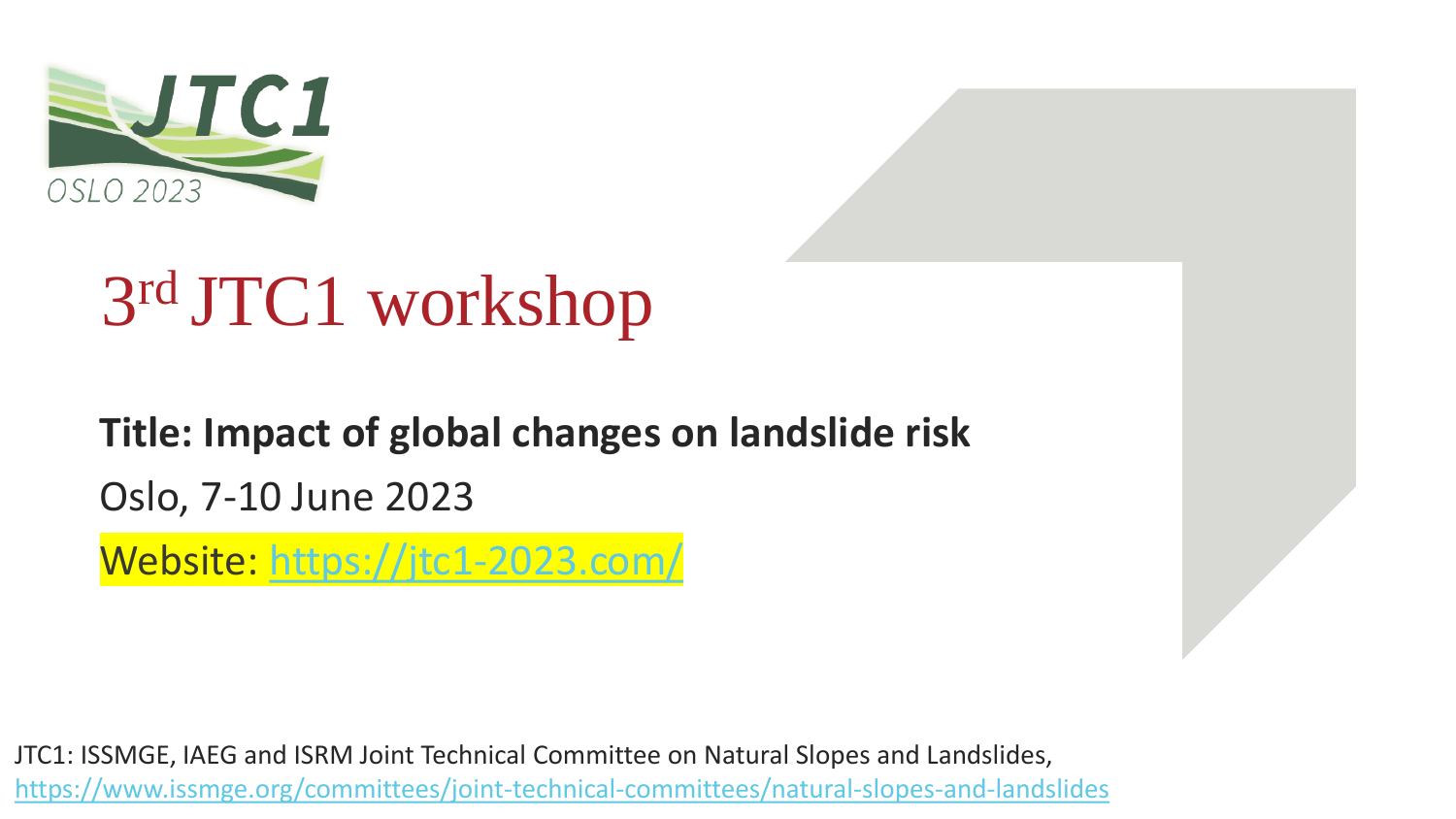### **Title: Impact of global changes on landslide risk**

Aim: **Promote discussion among scientists, engineers, decision-makers and other stakeholders** on whether we are capable of predicting and quantifying the expected changes in landslide hazard and risk and how we can implement the knowledge from academic research on landslide risk management into practice.

Topics in focus:

- − Rock mass degradation and landslide initiation;
- − Climate and anthropogenic impact on landslide risk in various geographic regions, including the Arctic;
- − Prediction of landslide mobility and inundation, including landslides initiated at mine tailings storage facilities;
- − Application of modern remote sensing technologies to landslide risk assessment;
- − Landslide risk reduction strategies: risk mitigation, including early warning and naturebased solutions;
- − Applications of new technologies like machine learning for landslide susceptibility and
- NGI landslide hazard mapping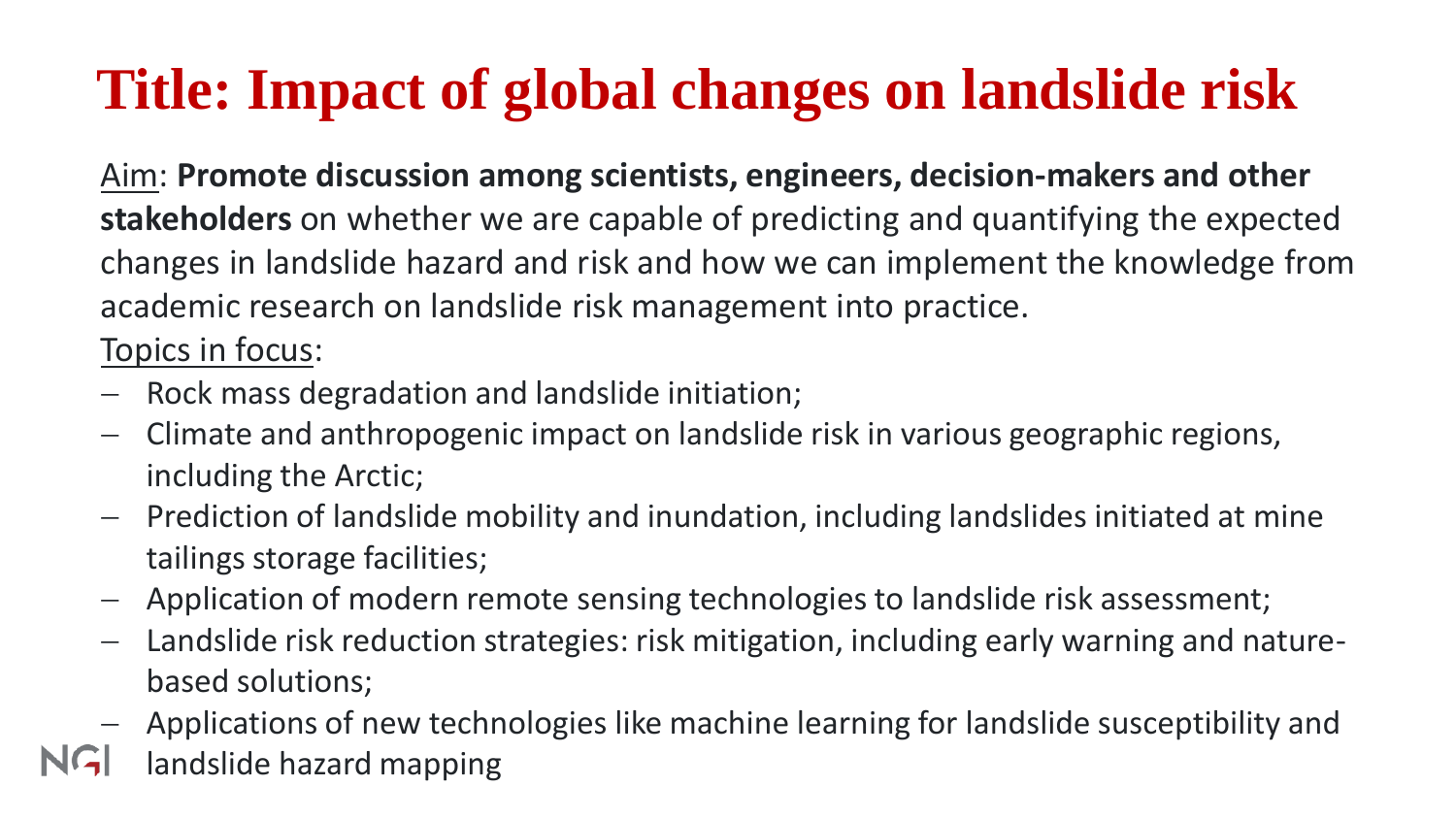## Dates, deadlines and registration

### Deadline for abstract submission, extended until 30 June 2022

| <b>Activity</b>                                       | Date            |
|-------------------------------------------------------|-----------------|
| Deadline for short and extended abstract submission   | 30 June 2022    |
| Accept/reject/review Decision by Scientific Committee | 31 October 2022 |
| Deadline for submitting revised abstract              | 10 January 2023 |
| Deadline for early bird registration                  | 1 March 2023    |

#### **Registration fees**

| <b>Categories</b>   | Early registration (by 1 March 2023) | <b>Standard registration</b> |
|---------------------|--------------------------------------|------------------------------|
| Regular participant | €400                                 | €450                         |
| Students (MSc, PhD) | €150                                 | €200                         |



Contributions are to be submitted in a pdf format via e-mail to this address: [jtc12023@ngi.no](mailto:jtc12023@ngi.no) Submissions received will be acknowledged by return e-mail.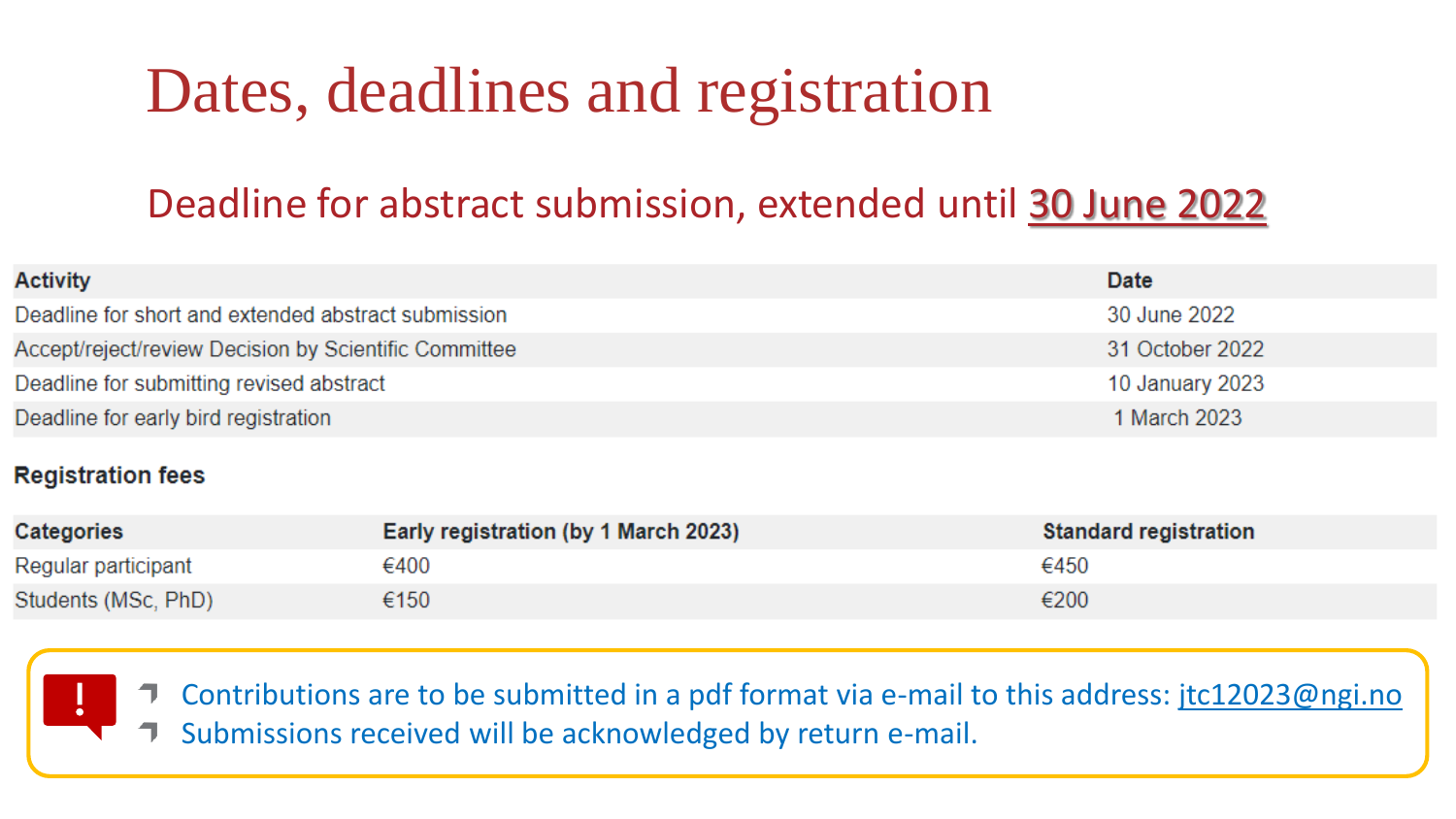### Keynote speakers

Keynote lecturers invited by the Scientific Committee and Hutchinson Lecture, with geographical diversity and gender balance.

|                         | <b>Name</b>                                       | <b>Organisation</b>                                                      | <b>Specialty</b>                                                                  |
|-------------------------|---------------------------------------------------|--------------------------------------------------------------------------|-----------------------------------------------------------------------------------|
| -1                      | <b>Jonathan Godt</b>                              | USGS, USA                                                                | Monitoring and understanding the hydro-<br>and mechanics of landslide initiation  |
| $\overline{2}$          | <b>Jean Hutchinson</b>                            | Queen's University, Canada<br><b>IV</b>                                  | Application of modern remote sensing<br>technologies to landslide risk assessment |
| $\overline{\mathbf{3}}$ | <b>Zhongqiang Liu</b>                             | Norwegian Geotechnical Institute, Norway<br>H2                           | Machine learning, landslide risk<br>assessment                                    |
| $\overline{4}$          | <b>Alexia Stokes</b>                              | <b>INRAE, France</b><br>H H                                              | Soil bioengineering & NBS for landslide<br>hazard mitigation                      |
| 5                       | Giovanni Crosta                                   | University of Milano-Bicocca, Italy                                      | Engineering Geology, Landslides, Rock<br>Mechanics, Hydrogeology, Geomorphology   |
| $\ast$                  | <b>Clarence Choi</b><br><b>Hutchinson Lect'er</b> | The University of Hong Kong (HKU),<br>$\frac{\sqrt{3}}{20}$<br>Hong Kong | Physical modelling of landslide propagation                                       |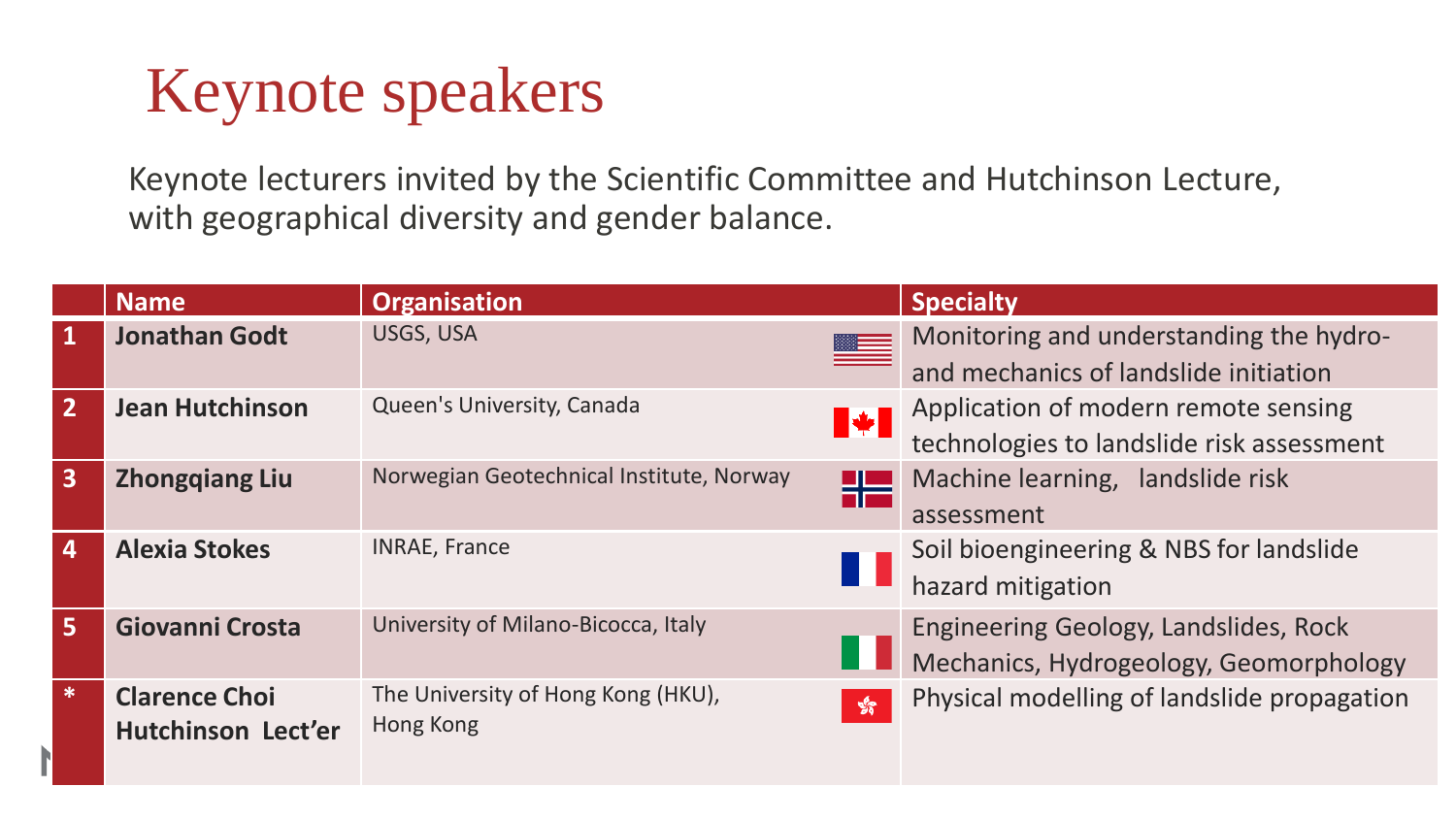## Steering Committee

- **NVE:** Dr Lars Harald Blikra (Norw. Water Resources & Energy Directorate)
- **NTNU:** Professor Vikas Thakur (Trondheim, Norway)
- **UiT:** Professor Louise Mary Vick (University of Tromsø)
- **NGU**: Professor Reginald L. Hermanns (Geological Survey of Norway)
- **UiO:** Professor Karen Mair (University of Oslo)
- **UNIS:** Professor Gijs Breedveld (The University Centre in Svalbard)